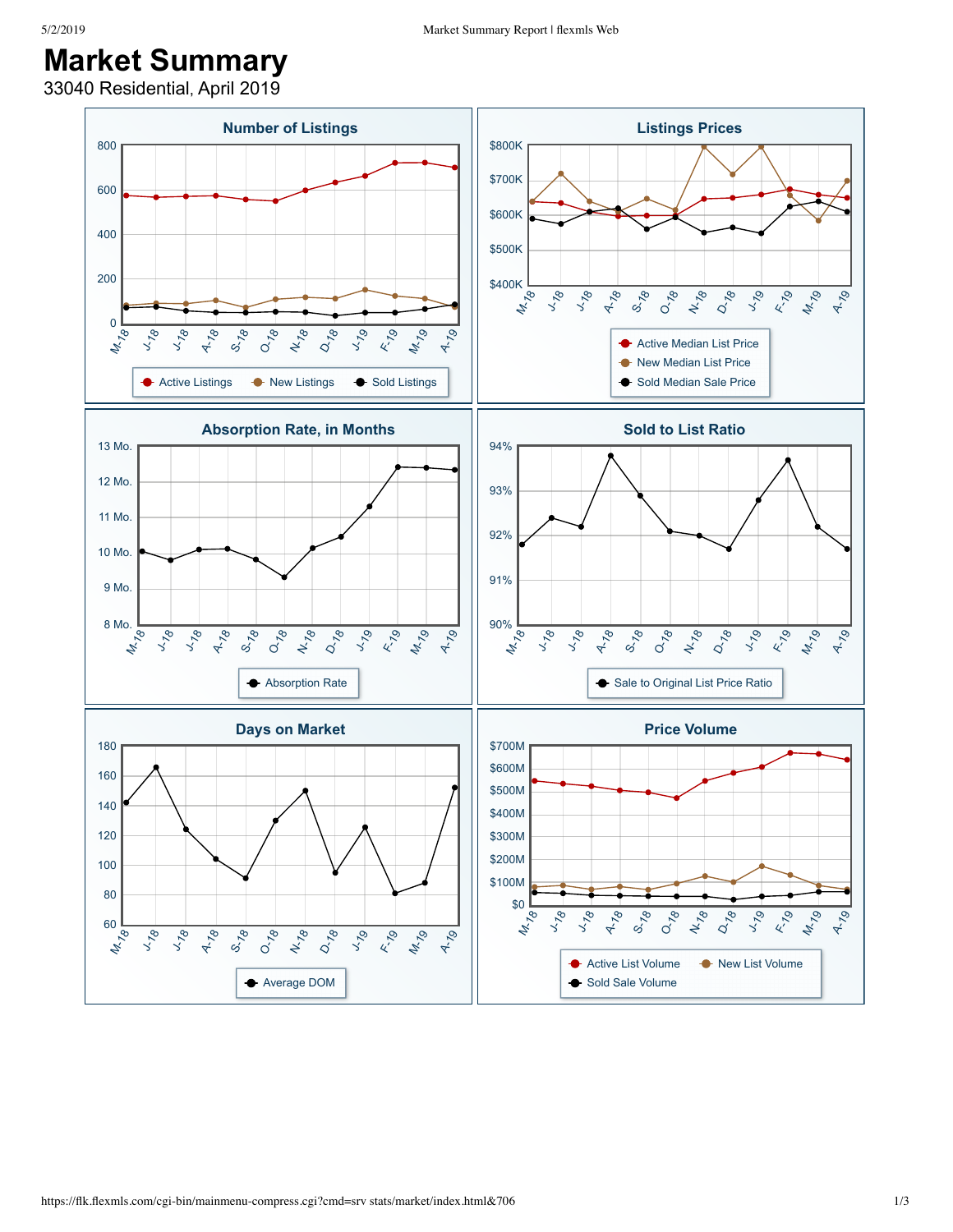| <b>Summary Statistics</b> |           |           |          |                 |                 |          |
|---------------------------|-----------|-----------|----------|-----------------|-----------------|----------|
|                           | Apr-19    | Apr-18    | $%$ Chq  | <b>2019 YTD</b> | <b>2018 YTD</b> | $%$ Chg  |
| Absorption Rate           | 12.35     | 10.39     | 18.86    | 12.13           | 10.34           | 17.31    |
| Average List Price        | \$914.723 | \$947.824 | $-3.49$  | \$946.334       | \$903,177       | 4.78     |
| l Median List Price       | \$649.900 | \$639,000 | 1.71     | \$659,000       | \$649,000       | 1.54 l   |
| Average Sale Price        | \$682.779 | \$821.053 | $-16.84$ | \$796.410       | \$744.719       | 6.94     |
| Median Sale Price         | \$610,000 | \$675,000 | $-9.63$  | \$616,000       | \$602,000       | 2.33     |
| Average DOM               | 152       | 115       | 32.17    | 116             | 168             | $-30.95$ |
| Median DOM                | 101       | 60        | 68.33    | 63              | 66              | $-4.55$  |

| <b>Sold Listings</b> |                                          |                         |          |                |                |                   | <b>Pending Listings</b> |                         |                         |          |                |                |          |
|----------------------|------------------------------------------|-------------------------|----------|----------------|----------------|-------------------|-------------------------|-------------------------|-------------------------|----------|----------------|----------------|----------|
|                      | <b>This Month</b><br><b>Year to Date</b> |                         |          |                |                | <b>This Month</b> |                         | <b>Year to Date</b>     |                         |          |                |                |          |
|                      | 2019                                     | 2018                    | % Chg    | 2019           | 2018           | % Chg             |                         | 2019                    | 2018                    | $%$ Chg  | 2019           | 2018           | % Chg    |
| 0-99,999             | 7                                        | $\overline{2}$          | 250.0    | 14             | 13             | 7.7               | 0-99,999                | 3                       | $\overline{4}$          | $-25.0$  | 14             | 13             | 7.7      |
| 100,000-149,999      | 0                                        | $\mathbf{1}$            | $-100.0$ | 3              | 3              | 0.0               | 100,000-149,999         | $\mathbf 0$             | $\mathbf{1}$            | $-100.0$ | 2              | $\overline{2}$ | 0.0      |
| 150,000-199,999      | 7                                        | $\overline{2}$          | 250.0    | 10             | 7              | 42.9              | 150,000-199,999         | 2                       | $\overline{2}$          | 0.0      | 6              | 6              | 0.0      |
| 200,000-249,999      | 1                                        | $\mathbf{1}$            | 0.0      | 4              | 6              | $-33.3$           | 200,000-249,999         | $\Omega$                | $\mathbf 0$             | 0.0      | 7              | 6              | 16.7     |
| 250,000-299,999      | $\mathbf 0$                              | 3                       | $-100.0$ | 10             | $\overline{7}$ | 42.9              | 250,000-299,999         | $\mathbf 0$             | 5                       | $-100.0$ | 8              | 11             | $-27.3$  |
| 300,000-349,999      | 3                                        | $\overline{2}$          | 50.0     | $\overline{7}$ | 8              | $-12.5$           | 300,000-349,999         | $\overline{2}$          | $\mathbf{1}$            | 100.0    | 3              | $\overline{7}$ | $-57.1$  |
| 350,000-399,999      | 4                                        | 6                       | $-33.3$  | 13             | 21             | $-38.1$           | 350,000-399,999         | $\overline{2}$          | 6                       | $-66.7$  | 16             | 23             | $-30.4$  |
| 400,000-449,999      | 6                                        | $\overline{2}$          | 200.0    | 16             | 13             | 23.1              | 400,000-449,999         | $\overline{\mathbf{4}}$ | $\overline{\mathbf{4}}$ | 0.0      | 13             | 13             | 0.0      |
| 450,000-499,999      | 3                                        | 5                       | $-40.0$  | 15             | 24             | $-37.5$           | 450,000-499,999         | 3                       | 11                      | $-72.7$  | 15             | 24             | $-37.5$  |
| 500,000-549,999      | 4                                        | $\overline{4}$          | 0.0      | 15             | 18             | $-16.7$           | 500,000-549,999         | 4                       | $\mathbf{1}$            | 300.0    | $\overline{7}$ | 12             | $-41.7$  |
| 550,000-599,999      | 6                                        | 6                       | 0.0      | 12             | 10             | 20.0              | 550,000-599,999         | 2                       | 3                       | $-33.3$  | 15             | 15             | 0.0      |
| 600,000-649,999      | 5                                        | $\mathbf{1}$            | 400.0    | 21             | 13             | 61.5              | 600,000-649,999         | 3                       | 3                       | 0.0      | 16             | 12             | 33.3     |
| 650,000-699,999      | 9                                        | 8                       | 12.5     | 17             | 12             | 41.7              | 650,000-699,999         | 4                       | 8                       | $-50.0$  | 20             | 18             | 11.1     |
| 700,000-749,999      | 4                                        | $\overline{2}$          | 100.0    | 10             | 14             | $-28.6$           | 700,000-749,999         | 6                       | $\mathbf{1}$            | 500.0    | 9              | $\overline{4}$ | 125.0    |
| 750,000-799,999      | 1                                        | 3                       | $-66.7$  | 6              | 9              | $-33.3$           | 750,000-799,999         | 1                       | $\overline{2}$          | $-50.0$  | $\overline{7}$ | 16             | $-56.2$  |
| 800,000-849,999      | 3                                        | $\overline{4}$          | $-25.0$  | 5              | 7              | $-28.6$           | 800,000-849,999         | 2                       | $\overline{2}$          | 0.0      | 6              | 7              | $-14.3$  |
| 850,000-899,999      | 6                                        | $\overline{\mathbf{c}}$ | 200.0    | 11             | 10             | 10.0              | 850,000-899,999         | 0                       | $\overline{7}$          | $-100.0$ | 12             | 14             | $-14.3$  |
| 900,000-949,999      | 3                                        | $\mathbf 0$             | N/A      | 9              | 6              | 50.0              | 900,000-949,999         | 4                       | $\overline{2}$          | 100.0    | 10             | 5              | 100.0    |
| 950,000-999,999      | 0                                        | $\overline{2}$          | $-100.0$ | 4              | 7              | $-42.9$           | 950,000-999,999         | 3                       | $\overline{2}$          | 50.0     | 12             | 11             | 9.1      |
| 1,000,000-1,099,999  | 3                                        | 3                       | 0.0      | 5              | 7              | $-28.6$           | 1,000,000-1,099,999     | 0                       | $\mathbf{1}$            | $-100.0$ | 2              | 4              | $-50.0$  |
| 1,100,000-1,199,999  | 1                                        | $\overline{4}$          | $-75.0$  | 5              | 9              | $-44.4$           | 1,100,000-1,199,999     | 0                       | $\mathbf{1}$            | $-100.0$ | $\overline{7}$ | 10             | $-30.0$  |
| 1,200,000-1,299,999  | $\overline{2}$                           | 3                       | $-33.3$  | $\overline{7}$ | 8              | $-12.5$           | 1,200,000-1,299,999     | 1                       | $\overline{2}$          | $-50.0$  | 3              | 9              | $-66.7$  |
| 1,300,000-1,399,999  | $\overline{2}$                           | $\overline{2}$          | 0.0      | 5              | 5              | 0.0               | 1,300,000-1,399,999     | 1                       | $\overline{2}$          | $-50.0$  | 4              | 3              | 33.3     |
| 1,400,000-1,499,999  | 0                                        | $\mathbf{1}$            | $-100.0$ | 0              | 2              | $-100.0$          | 1,400,000-1,499,999     | 0                       | 0                       | 0.0      | 0              | 4              | $-100.0$ |
| 1,500,000-1,599,999  | 1                                        | $\mathbf{1}$            | 0.0      | 2              | 1              | 100.0             | 1,500,000-1,599,999     | 0                       | $\mathbf{1}$            | $-100.0$ | 3              | 5              | $-40.0$  |
| 1,600,000-1,699,999  | 0                                        | $\mathbf{1}$            | $-100.0$ | 1              | 3              | $-66.7$           | 1,600,000-1,699,999     | 0                       | $\overline{2}$          | $-100.0$ | 3              | 4              | $-25.0$  |
| 1,700,000-1,799,999  | 1                                        | $\mathbf 0$             | N/A      | 1              | 5              | $-80.0$           | 1,700,000-1,799,999     | $\overline{2}$          | $\mathbf{1}$            | 100.0    | 3              | 5              | $-40.0$  |
| 1,800,000-1,899,999  | 0                                        | $\overline{2}$          | $-100.0$ | 1              | 5              | $-80.0$           | 1,800,000-1,899,999     | 0                       | $\mathbf 0$             | 0.0      | 0              | 3              | $-100.0$ |
| 1,900,000-1,999,999  | $\overline{2}$                           | $\mathbf{1}$            | 100.0    | 4              | 1              | 300.0             | 1,900,000-1,999,999     | 1                       | $\mathbf{1}$            | 0.0      | 4              | $\overline{2}$ | 100.0    |
| 2,000,000-2,249,999  | $\mathbf{1}$                             | $\overline{2}$          | $-50.0$  | 5              | $\overline{2}$ | 150.0             | 2,000,000-2,249,999     | $\mathbf 0$             | $\mathbf{1}$            | $-100.0$ | 3              | 5              | $-40.0$  |
| 2,250,000-2,499,999  | 0                                        | $\mathbf{1}$            | $-100.0$ | 3              | 4              | $-25.0$           | 2,250,000-2,499,999     | 2                       | $\mathbf 0$             | N/A      | 3              | 5              | $-40.0$  |
| 2,500,000-2,749,999  | 0                                        | $\mathbf 0$             | 0.0      | 1              | 0              | N/A               | 2,500,000-2,749,999     | 0                       | $\mathbf 0$             | 0.0      | 2              | 0              | N/A      |
| 2,750,000-2,999,999  | 0                                        | $\mathbf 0$             | 0.0      | 0              | 0              | 0.0               | 2,750,000-2,999,999     | 0                       | 0                       | 0.0      | 0              | 0              | 0.0      |
| 3,000,000-3,249,999  | $\Omega$                                 | $\mathbf{1}$            | $-100.0$ | 1              | $\overline{2}$ | $-50.0$           | 3,000,000-3,249,999     | 0                       | 0                       | 0.0      | 0              | 0              | 0.0      |
| 3,250,000-3,499,999  | $\mathbf{1}$                             | $\mathbf 0$             | N/A      | 2              | 0              | N/A               | 3,250,000-3,499,999     | $\mathbf 0$             | $\mathbf{1}$            | $-100.0$ | 2              | 1              | 100.0    |
| 3,500,000-3,749,999  | 0                                        | $\mathbf 0$             | 0.0      | 1              | 0              | N/A               | 3,500,000-3,749,999     | 0                       | $\mathbf 0$             | 0.0      | 2              | 1              | 100.0    |
| 3,750,000-3,999,999  | 0                                        | $\mathbf 0$             | 0.0      | 0              | 0              | 0.0               | 3,750,000-3,999,999     | 0                       | $\mathbf 0$             | 0.0      | 0              | 0              | 0.0      |
| 4,000,000-4,249,999  | 0                                        | 0                       | 0.0      | 0              | 0              | 0.0               | 4,000,000-4,249,999     | 0                       | 0                       | 0.0      | 0              | 0              | 0.0      |
| 4,250,000-4,499,999  | $\mathbf 0$                              | $\mathbf 0$             | 0.0      | 1              | 0              | N/A               | 4,250,000-4,499,999     | 0                       | $\mathbf 0$             | 0.0      | 0              | $\mathbf 0$    | 0.0      |
| 4,500,000-4,749,999  | $\mathbf 0$                              | $\mathbf 0$             | 0.0      | $\mathbf 0$    | 0              | 0.0               | 4,500,000-4,749,999     | $\mathbf 0$             | $\mathbf 0$             | 0.0      | 1              | 0              | N/A      |
| 4,750,000-4,999,999  | 0                                        | 0                       | 0.0      | 0              | 0              | 0.0               | 4,750,000-4,999,999     | 0                       | 0                       | 0.0      | 0              | 0              | 0.0      |
| 5,000,000+           | 0                                        | 0                       | 0.0      | 2              | 1              | 100.0             | 5,000,000+              | 0                       | $\mathbf 0$             | 0.0      | 2              | 1              | 100.0    |
| Totals               | 86                                       | 78                      | 10.3     | 249            | 263            | $-5.3$            | <b>Totals</b>           | 52                      | 78                      | $-33.3$  | 242            | 281            | $-13.9$  |
|                      |                                          |                         |          |                |                |                   |                         |                         |                         |          |                |                |          |